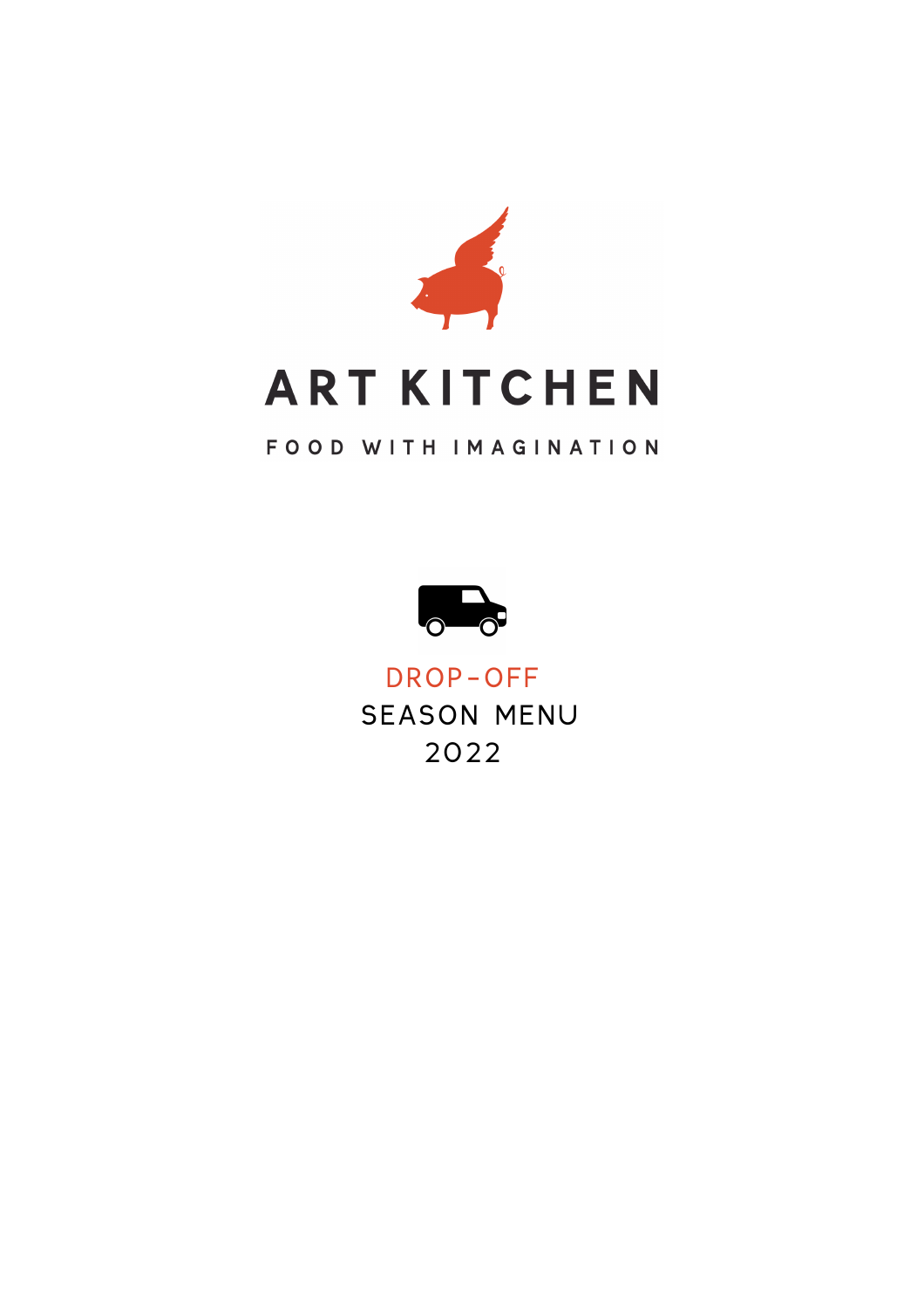

All gorgeous things come in small bites and our delicious canapés are the perfect combination of taste and texture in a bite or two. Delivered in our white disposable boxes unless discussed otherwise.

### **COOL WARM**

| black rice, whipped satay tofu, peanut,<br>edamame, pickled chilli          | ve gf |
|-----------------------------------------------------------------------------|-------|
| caramelised fennel tart, parmesan custard,<br>rocket                        | V     |
| pear & prosciutto wrap, gorgonzola mousse,<br>candied walnuts               | gf    |
| pacific oysters, lemon myrtle & macadamia                                   | df gf |
| tandoori carrot, whipped vadouvan paneer,<br>poppadum, nigella              | ve    |
| chorizo jam, quail egg, parmesan aioli, crispy<br>music bread               | df    |
| eggplant imam bayildi, tomato & pepper, flat<br>bread, smoked yoghurt       | qf v  |
| coconut poached prawn, green mango, sticky<br>coconut & chilli caramel      | df gf |
| sushi rice, seared soy & sesame beef tataki,<br>wasabi aioli, wakame        | df gf |
| wonton chip, crispy roast duck, sticky hoisin,<br>shallots, shaved cucumber | df    |
| crab remoulade, lemon, capers, chive,<br>cucumber, charcoal bun             | df gf |
| cured & smoked ocean trout, beetroot &<br>horseradish curd. watercress      | df gf |
| sticky bbq chicken, sweet corn cream, charred<br>corn, popped corn          | gf    |
| chargrilled 'tequila' steak, chipotle mayo, finger<br>lime, tortilla chip   | df qf |

| carrot & red lentil spiced fritters, carrot<br>hummus                                                  | ve gf |
|--------------------------------------------------------------------------------------------------------|-------|
| fried cheesy corn empanadas, chimichurri                                                               | v     |
| mini croque monsieur's, smoked ham, gruyere &<br>dijon mustard                                         |       |
| little spiced veggie pies, beet & horseradish<br>relish                                                | ve    |
| spicy moroccan lamb & feta sausage rolls,<br>tzatziki & dukkah                                         |       |
| peanut & sesame chicken skewer, peanut sauce,<br>shallot & sesame                                      | df qf |
| steamed bbq pork bao bun                                                                               |       |
| <b>SUBSTANTIALS</b>                                                                                    |       |
| confit ocean trout nicoise, beans, kipflers,<br>soft egg, little tomatoes, smoked aioli                | df gf |
| smokey bbq pulled pork slider, brioche bun,<br>corn puree, carrot slaw                                 |       |
| spicy salmon poké, black rice, pickled cucumber,<br>radish & shoyu sauce                               | df qf |
| spiced katsu chicken slider, milk bun,<br>kewpie mayo, asian slaw                                      |       |
| smoked chicken salad, roast cauliflower,<br>pea sprouts, smoked almonds, chickpeas                     | df qf |
| seared steak with chili caramel, glass noodles,<br>crunchy veg, Thai basil, crushed toasted<br>peanuts | df gf |



*prices are exclusive of GST & Staff* **gf** gluten free v vegetarian **df** dairy free **ve** vegan

 $4<sub>T</sub>$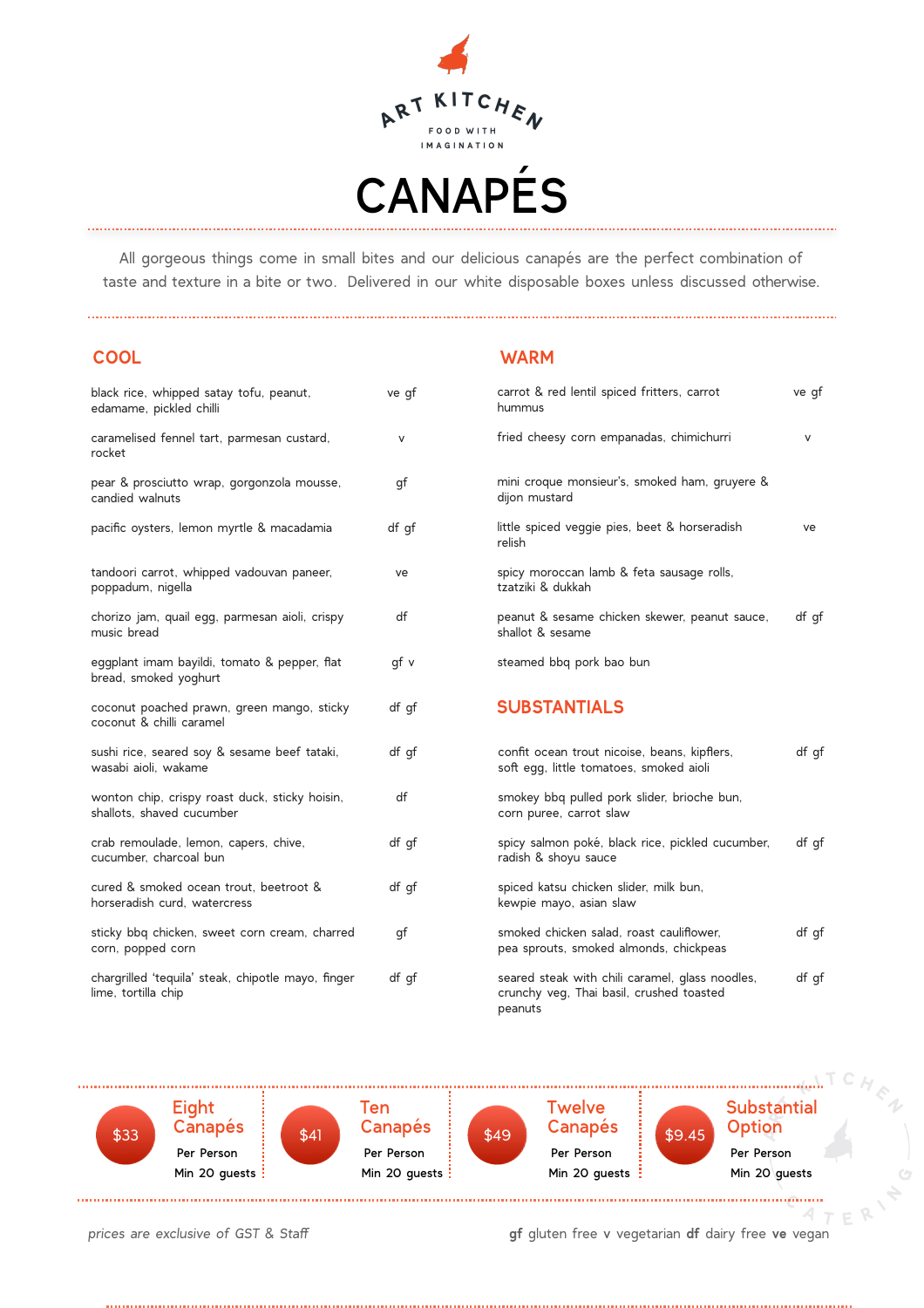

# GRAZING BOX

Add a bit of theatre and excitement to your event with our gorgeous graze boxes. Loaded with the best locally sourced ingredients and beautifully presented in our white boxes. Graze stations give your guests the opportunity to graze throughout the event with an abundance of sweet, sour, crunchy and crispy dishes to give your event a real buzz.

### **GRAZING BOX**

#### **ANTI PASTI**

selection of prosciutto, salami & chorizo, manchego, gorgeous grilled peppers, artichokes, chilli & mint feta, olives, pickles, caper berries, baked bread & grissini

#### **SALMON TWICE**

beetroot & vodka cured salmon, applewood smoked salmon, carrot & celeriac remoulade, blinis & bruschetta, capers, cornichons, horseradish creme fraiche, herbs

#### **THE PLOUGHMANS**

free range ham & organic chicken liver pate, pork pies, celery, cherry toms, pickled onions, gippsland blue, vintage cheddar, piccalilli chutney, pickles, baked bread & crackers

#### **BUFFALOOM**

fresh carved buffalo mozzarella, heirloom tomatoes, gorgeous basil pesto, olives & capers, grilled & chilled summer veggies, crispy polenta chips with pecorino, rosemary crostini

gf v

#### **JUST CHEESE**

selection of brie, blue & cheddar, gooey baked rosemary camembert, cranberry relish, quince, dried fruits, poached pears, grapes, nuts & crackers

#### **THE EASTERN**

house falafels, hummus with smoked paprika, cumin & yoghurt spiced chicken, tabouli, spiced flatbread, pickles, baba ghannouj, charred eggplant & za'atar

#### **JUST VEG & FRIENDS**

honey roasted heirloom carrots, sweet potato chips, tahini yoghurt dip, nigella, grilled eggplant with parsley pesto & marinated feta, empanadas, spinach pastizzi, caramelised garlic bread with a balsamic glaze v



### Per Box

 Each box serves approximately **eight to ten people.** Planks will serve approximately twelve in conjunction with canapé selections. Boxes include bamboo plates and cutlery.



gf

v